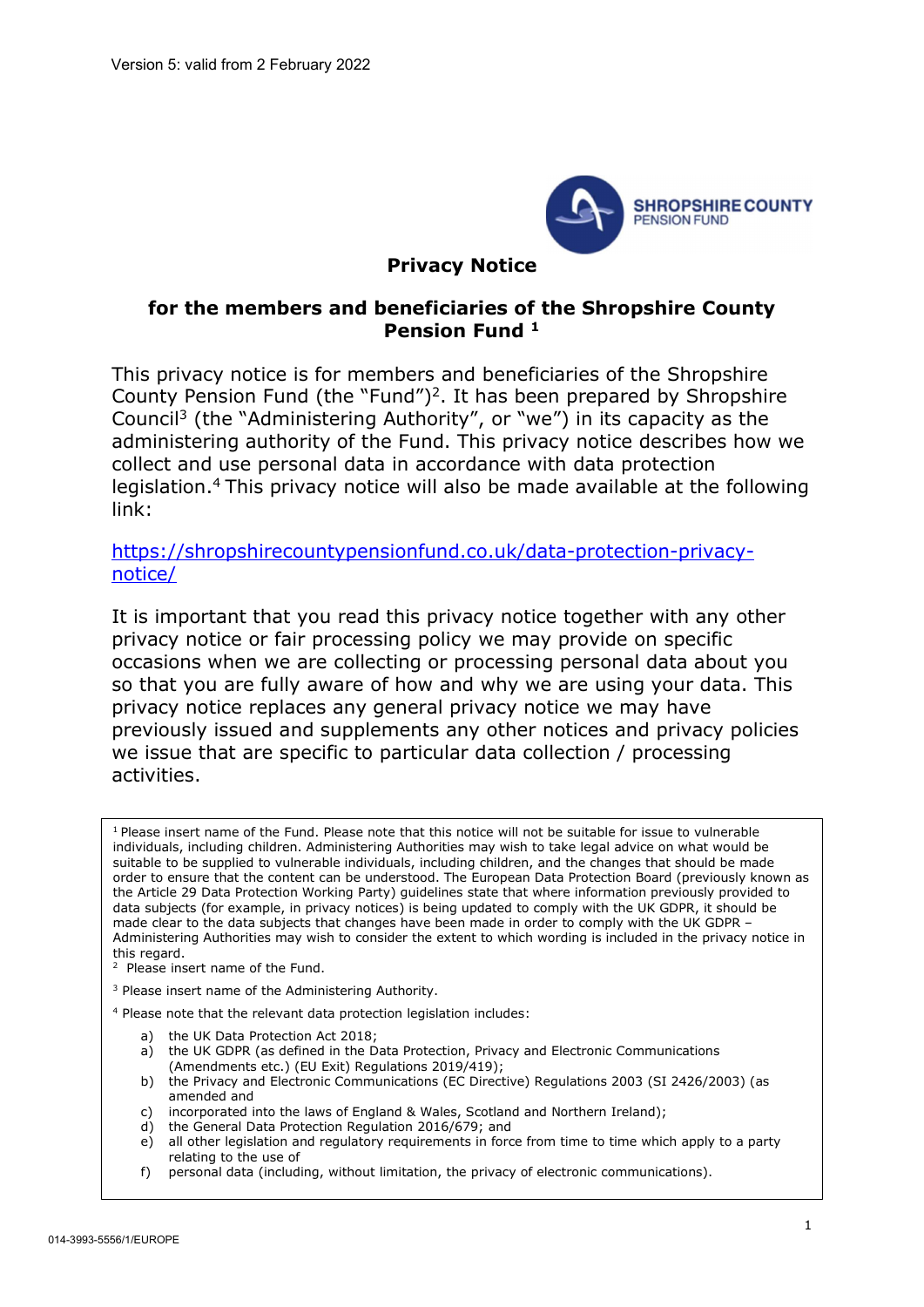### Why we are providing this notice to you

As the Administering Authority of the Fund we hold certain information about you and from which you can be identified ("personal data") which we use to administer the Fund and to pay benefits from it. In line with data protection legislations, we are required to give you specified information about the personal data we hold about you, how we use it, your rights in relation to it and the safeguards that are in place to protect it. This notice is designed to give you that information.

## The technical bit

The Administering Authority holds personal data about you, in its capacity as a controller, for the proper handling of all matters relating to the Fund, including its administration and management. This includes the need to process your data to contact you, to calculate, secure and pay your benefits, for statistical and financial modelling<sup>6</sup> and for reference purposes (for example, when we assess how much money is needed to provide members' and beneficiaries' benefits and how that money should be invested), and to manage liabilities and administer the Fund generally.

<sup>5</sup> The European Data Protection Board (previously Article 29 Data Protection Working Party guidelines) suggest that more detail of any statistical and financial modelling should be provided where known

 $6$  This is intended to address the requirements of Articles 13(1)(c) and 14(1)(c) of the UK GDPR. However, please note it is possible this may contain insufficient detail. Given the ICO's increasing focus on transparency, where Funds have carried out extensive, detailed mapping of their processing activities (which we recommend), consider including further information (for example, a detailed table that identifies each of the processing activities carried out by the Fund) in this section or at the end of this privacy notice.

 $7$  We have assumed that the Administering Authority or its advisers/service providers are not carrying out any automated decision making (including profiling). Administering Authorities should check the position because any automated decision making that is being carried out will need to be flagged in the privacy notice (see Article 13(2)(f) and Article 14(2)(g) of the UK GDPR). The Administering Authority should also be made aware that if they carry out automated decision making in the future then that further information will need to be provided to the individuals concerned. The Administering Authority should take legal advice before undertaking any automated decision making (including profiling).

<sup>8</sup> The UK GDPR does not permit public authorities to rely on legitimate interests for any processing they undertake in their capacity as a public authority. However, where the public authority has other legitimate purposes outside of their tasks as a public authority e.g. a contract between the Administering Authority and individual where AVCs are being made, it may be possible to rely on legitimate interests as a legal basis for collecting and processing that personal data. Legal advice should be taken.

9 Please consider whether any personal data other than that listed is held or processed. Please note that Article 9 of the UK GDPR applies different treatment to the processing of special categories of personal data. In addition, the Administering Authority should conduct a separate review of the correspondence and documentation provided to members and beneficiaries at the point in time that the personal data is requested, such as new joiner forms., transfer applications, expression of wish forms and applications for early retirement etc. In particular: (a) the documentation will need to flag why there is a requirement to provide the information, whether the individual is obliged to do so and the possible consequences of failing to provide that data (see Article 13 of the UK GDPR) this isn't explicitly covered in the template privacy notice which is drafted on the basis that the Administering Authority already holds personal data about the data subject; and (b) the Administering Authority will also need to consider how the privacy notice is incorporated into the data collection process.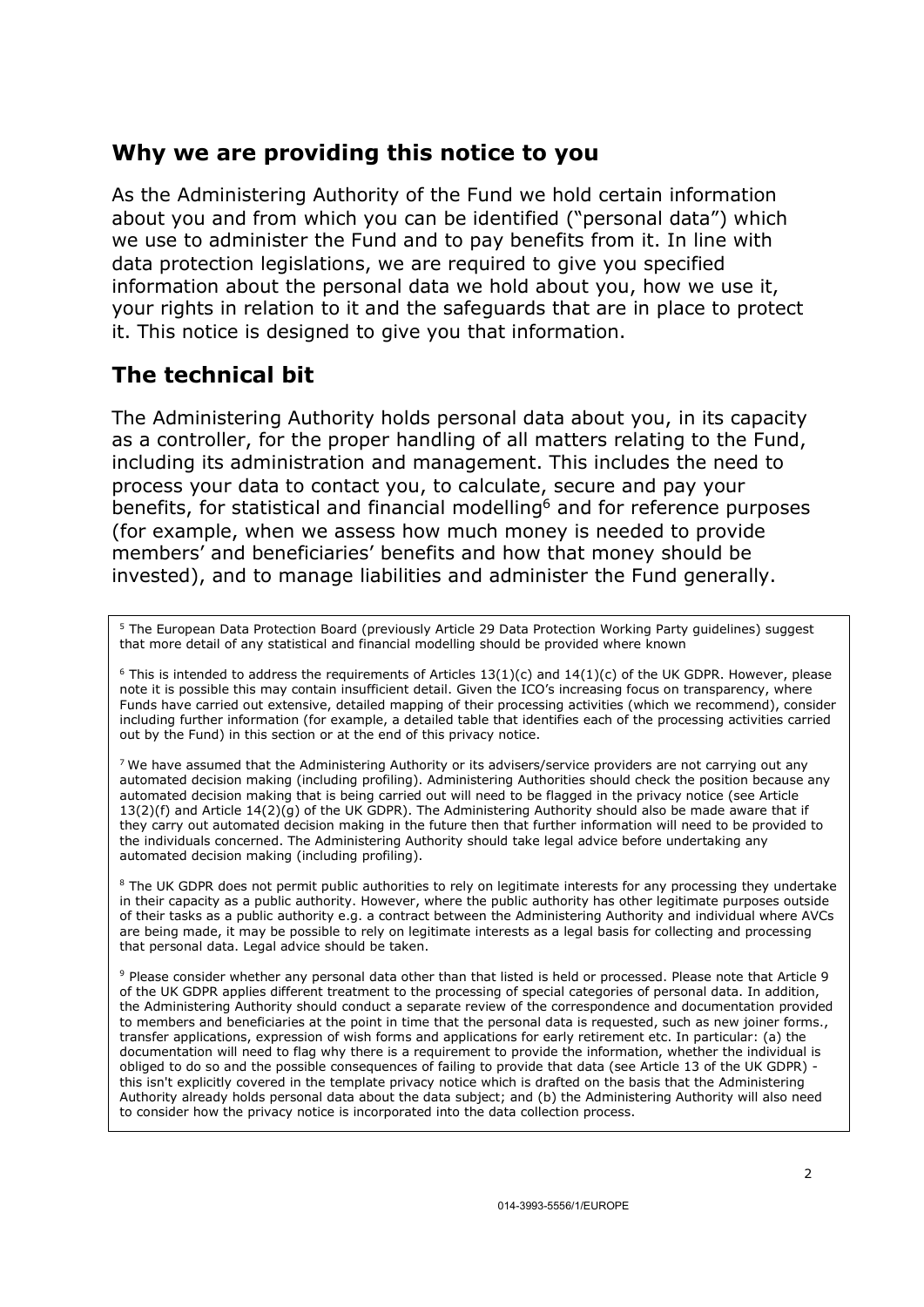Further information about how we use your personal data is below.

The legal basis<sup>6</sup> for our use of your personal data will usually be that we need to process your personal data to satisfy our legal obligations as the Administering Authority of the Fund. However, where that legal basis does not apply then the legal basis for our use of your personal data will be one or more of the following:<sup>7</sup>

- a) we need to process your personal data to carry out a task in the public interest or in the exercise of official authority in our capacity as a public body
- b) we need to process your personal data for the legitimate interests of administering and managing the Fund and liabilities under it, calculating, securing and paying benefits and performing our obligations and exercising any rights, duties and discretions the Administering Authority has in relation to the Fund; and/or<sup>8</sup>
- c) because we need to process your personal data to meet our contractual obligations to you in relations to the Fund (for example, under an agreement that you will pay additional voluntary contributions to the Fund), or to take steps, at your request, before entering into a contract.

### What personal data we hold, and how we obtain it<sup>9</sup>

The types of personal data we hold and process about you can include:

- Contact details, including name, address, telephone numbers and email address.
- Identifying details, including date of birth, national insurance number and employee and membership numbers.
- Information that is used to calculate and assess eligibility for benefits, for example, length of service or membership and salary information.
- Financial information relevant to the calculation or payment of benefits, for example, bank account and tax details.
- Information about your family, dependants or personal circumstances, for example, marital status and information relevant to the distribution and allocation of benefits payable on death.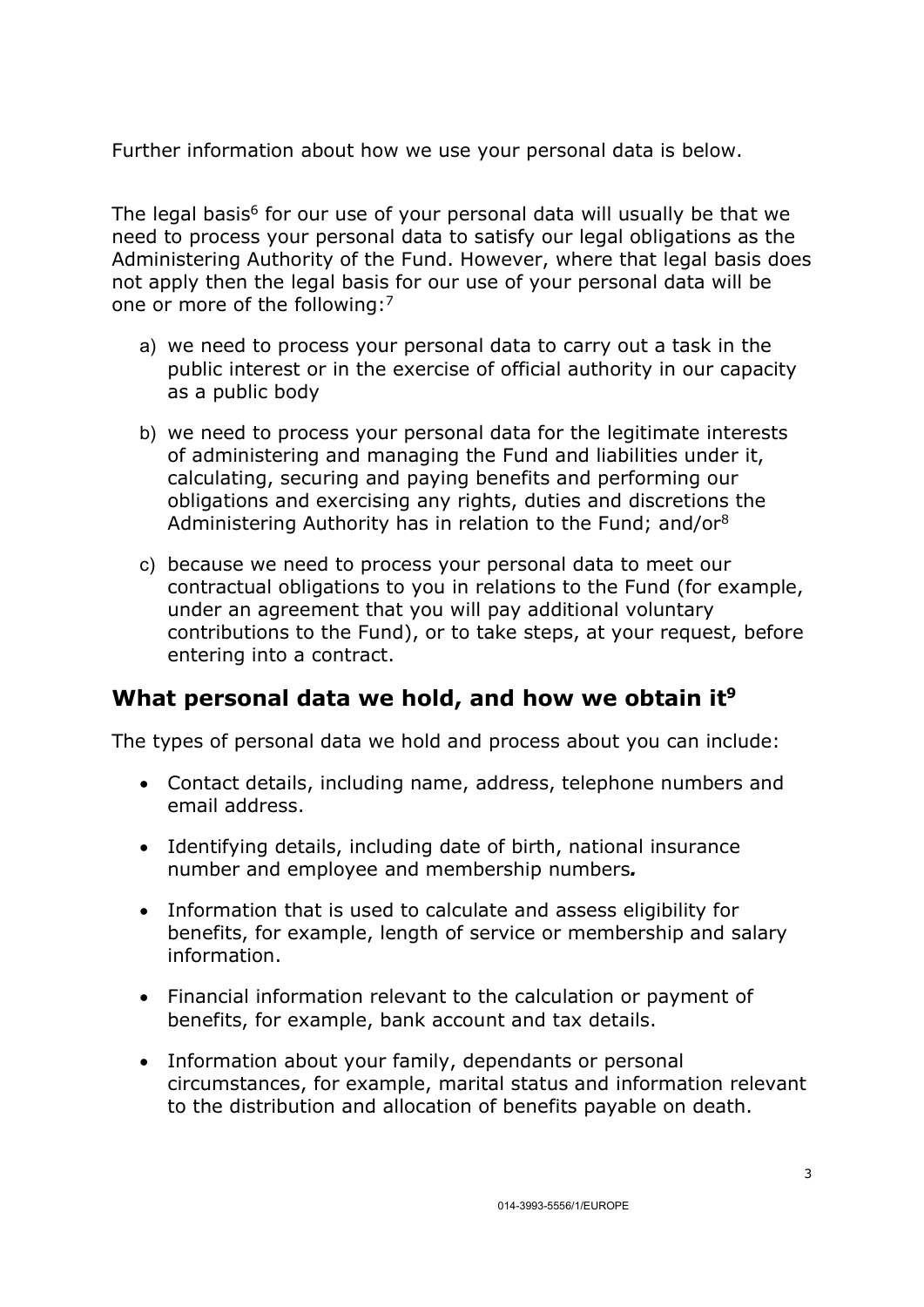- Information about your health, for example, to assess eligibility for benefits payable on ill health, or where your health is relevant to a claim for benefits following the death of a member of the Fund.<sup>10</sup>
- Information about a criminal conviction if this has resulted in you owing money to your employer or the Fund and the employer or the Fund may be reimbursed from your benefits. $11$

We obtain some of this personal data directly from you.<sup>12</sup> We may also obtain data (for example, salary information) from your current or past employer(s) or companies that succeeded them in business, from a member of the Fund (where you are or could be a beneficiary of the Fund as a consequence of that person's membership of the Fund) and from a variety of other sources including public databases (such as the Register of Births, Deaths and Marriages), our advisers and government or regulatory bodies, including those in the list of organisations that we may share your personal data with set out below<sup>13</sup>.

Where we obtain information concerning certain "special categories" of particularly sensitive data, such as health information, extra protections apply under the data protection legislation. We will only process your personal data falling within one of the special categories with your consent, unless we can lawfully process this data for another reason permitted by that legislation. You have the right to withdraw your consent to the processing at any time by notifying the Administering Authority in writing  $14$ .

 $10$  Explicit consent may be required in the processing of health data and ill health early retirement applications. This privacy notice does not seek such consent, which should be obtained at the time of any application. It should not generally be necessary to renew consents obtained under the Data Protection Act 1998 in respect of past ill health early retirement applications provided that the requirements of the UK GDPR/ new UK data protection legislation were complied with. However, legal advice should be taken. As a pragmatic approach, Administering Authorities should consider renewing consent when communicating with individuals about special category data collected prior to 25 May 2018. An appropriate policy document may also be required where special category information is processed.

<sup>11</sup> Explicit consent may also be needed to process information about criminal convictions/offences. An appropriate policy document will also be required in almost all cases where information about criminal convictions is processed. Extra information will have to be provided to the individual as and when the consent is obtained or the Administering Authority receives personal data concerning criminal convictions/offences. The Administering Authority may wish to review and update any current communications and documentation and/or take legal advice in relation to the same. See note 10.

 $12$  Please note that where members or beneficiaries are asked to provide health related data, explicit consent to the processing of that data should be obtained at the time it is requested. See note 10 above.

 $13$  Please note Article 14 of the UK GDPR sets out specific information obligations on the Administering Authority where it obtains information from a third party unless one of the exceptions under Article 14(5) apply. The European Data Protection Board (previously Article 29 Working Party) guidelines state that where possible specific sources of personal data should be listed – consider if any more need to be added (particularly any that a member/beneficiary might not generally be aware of). It has become clearer since 2018 that one of the key focuses from a regulatory perspective is on transparency and that includes on sources of data and on who it is shared with. Funds should identify specific sources of types of data where it is not obtaining it from a Member or beneficiary of the Fund. Funds should consider including further information (for example, a detailed table either in this section or at end of this privacy notice.

<sup>14</sup> If pre- UK GDPR consents did not inform individuals of this right (which is likely, given that it is a new explicit right under the UK GDPR) then it may not be possible to rely on them. Retrospectively informing members/beneficiaries may not be adequate therefore legal advice should be taken. See note 10 above.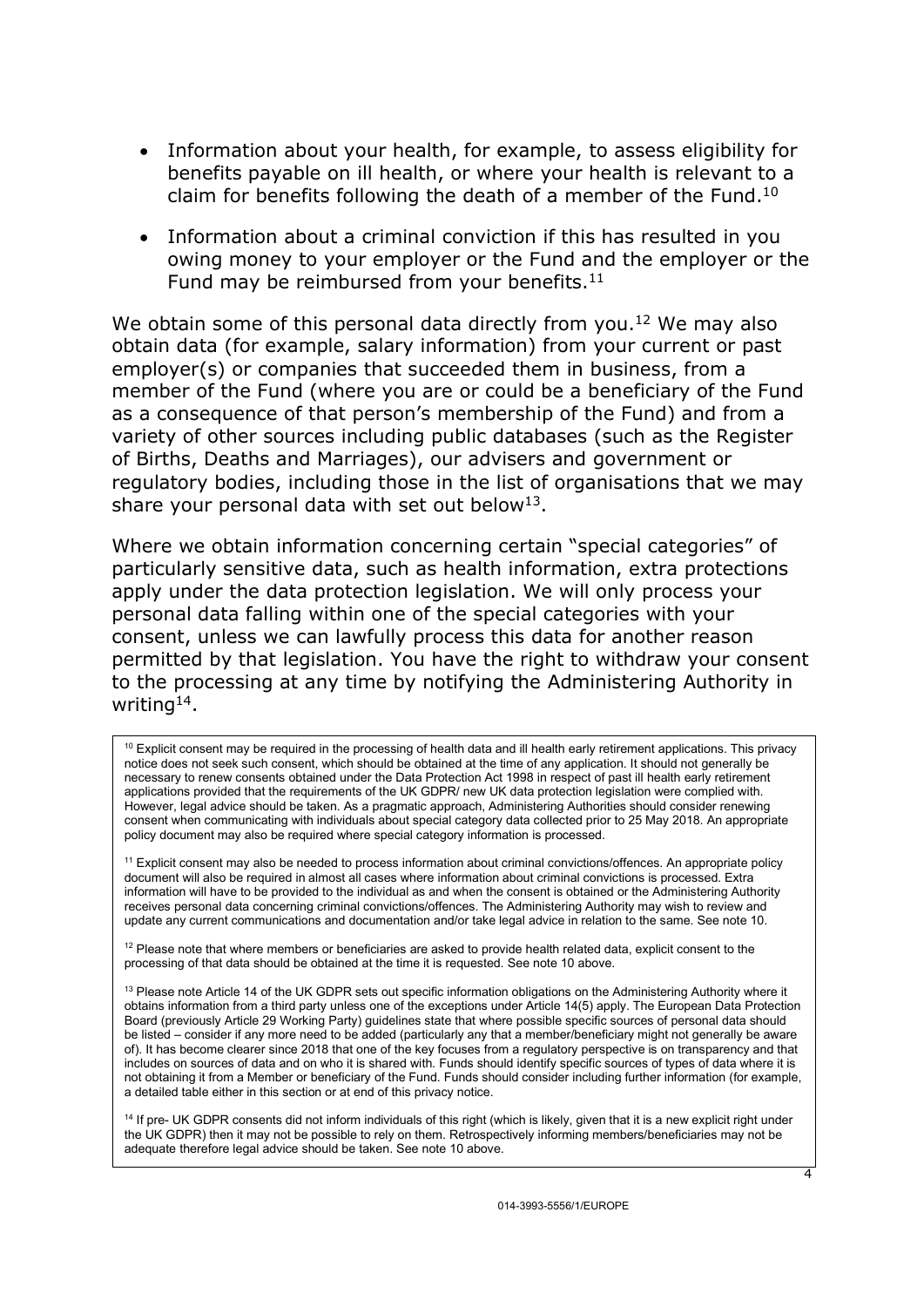However, if you do not give consent, or subsequently withdraw it, the Administering Authority may not be able to process the relevant information to make decisions based on it, including decisions regarding the payment of your benefits.

Where you have provided us with personal data about other individuals, such as family members, dependants or potential beneficiaries under the Fund, please ensure that those individuals are aware of the information contained within this notice.

### How we will use your personal data  $15$

We will use this data to deal with all matters relating to the Fund, including its administration and management $16$ 

This can include the processing of your personal data for all or any of the following purposes:

- To contact you.
- To assess eligibility for, calculate and provide you (and, if you are a member of the Fund, your beneficiaries upon your death) with benefits.
- To identify your potential or actual benefit options and, where relevant, implement those options.
- To allow alternative ways of delivering your benefits, for example, through the use of insurance products and transfers to or mergers with other pension arrangements.

<sup>&</sup>lt;sup>15</sup> This is intended to satisfy requirements of Articles  $13(1)(c)$  and  $14(1)(c)$  of the UK GDPR.

<sup>&</sup>lt;sup>16</sup> Reference to the external pension provider in respect of AVCs should be added if applicable.

<sup>&</sup>lt;sup>17</sup> This is intended to cover situations where additional information is required by Administering Authorities to rule out pension scam activity and process a transfer request. However, additional information will need to be provided to the data subject at the time the information is collected to fully comply with the UK GDPR. See note 9 above for further details.

 $18$  Please insert and identify any other purposes for which the personal data may be used in individual circumstances.

<sup>&</sup>lt;sup>19</sup> This is intended to satisfy requirements of Articles  $13(1)(e)$  and  $14(1)(e)$  of the UK GDPR.

 $20$  This is suggested as a pragmatic approach in order to keep the Fund's privacy notice as succinct and easy to understand as possible, rather than adding any specific information another controller may ask the Administering Authority to include on its behalf. However, Administering Authorities should consult with their own providers (e.g. the Fund actuary). Controllers will have their own, separate obligations under data protection legislation to provide a privacy notice to any individuals whose personal data they receive when providing services to the Administering Authority. In practice, it is likely the Administering Authority will be asked to assist with that process, either by sending the adviser's privacy notice to members/beneficiaries or by including a link in the Administering Authority's own privacy notice to the adviser's website, where a copy of the adviser's privacy notice can be accessed. This link could be included within the table of current advisers set out above.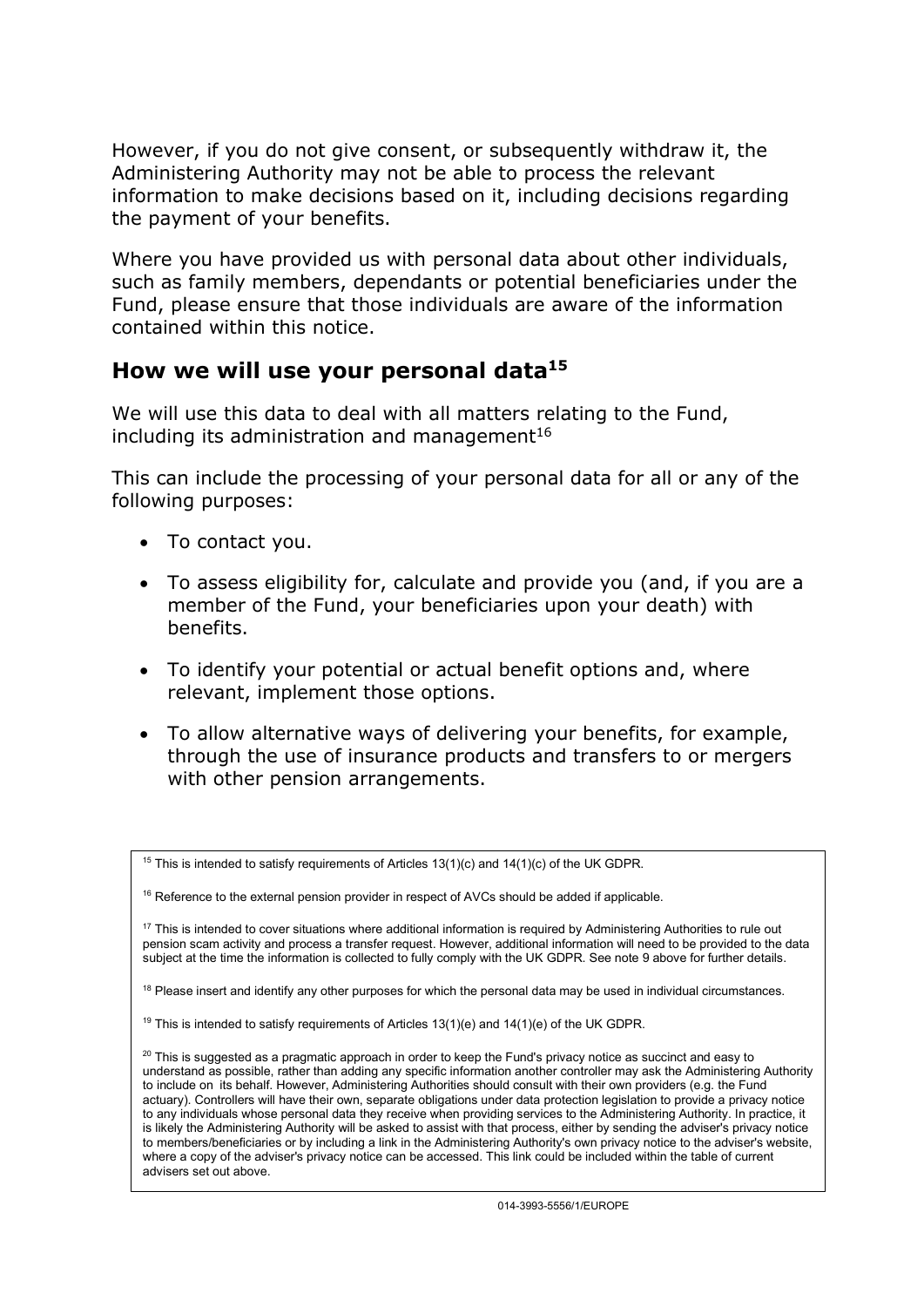- For statistical and financial modelling and reference purposes (for example, when we assess how much money is needed to provide members' and beneficiaries' benefits and how that money should be invested).
- To assess and, if appropriate, action a request you make to transfer your benefits out of the Fund.<sup>17</sup>
- To comply with our legal and regulatory obligations as the administering authority of the Fund.
- To address queries from members and other beneficiaries and to respond to any actual or potential disputes concerning the Fund.
- The management of the Fund's liabilities, including the entering into of insurance arrangements and selection of Fund investments.
- In connection with the sale, merger or corporate reorganisation of or transfer of a business by the employers that participate in the Fund and their group companies.<sup>18</sup>

#### Organisations that we may share your personal data with $19$

From time to time we will share your personal data with advisers and service providers so that they can help us carry out our duties, rights and discretions in relation to the Fund. Some of those organisations will simply process your personal data on our behalf and in accordance with our instructions: they are referred to as processors.

Other organisations will be responsible to you directly for their use of personal data that we share with them: they are referred to as controllers. The controllers may be obliged under the data protection legislation to provide you with additional information regarding the personal data they hold about you and how and why they process that data.

<sup>21</sup> We have assumed that none of the service providers are claiming to be joint controllers (but please seek legal advice if this assumption is incorrect). Notwithstanding the assumption that none of the service providers are claiming to be joint controllers, we have included this wording in the privacy notice in case in the future we have further clarity regarding the definition of "joint controller" (including actuaries' status as joint controllers, which is particularly controversial). We have deliberately kept this brief and not named specific service providers as potential joint controllers. Guidance has been issued on the distinction between controllers and processors which includes some guidance on joint controllership. However, it's still not particularly clear. The wording as drafted will not be compliant with a strict reading of Article 26 of the GDPR if there are any joint controller relationships. Article 26 requires joint controllers to have an "arrangement" between them setting out their respective responsibilities and that the "essence of the arrangement shall be made available to the data subject". Administering Authorities will therefore need to assess this on a case by case basis and then include any details of any joint controllership in this privacy notice in order to comply.

 $22$  Administering Authorities should carry out assessments as to controller, processor and joint controller and then complete this table as appropriate. As an alternative, this could be included in a separate table at end of this privacy notice. We have included some examples as illustrations of some bodies and of possible categorisation but note that Administering Authorities will need to assess on a case by case basis. However, this will depend on precise facts of appointment of each adviser and services provider, including the approach taken by individual entity.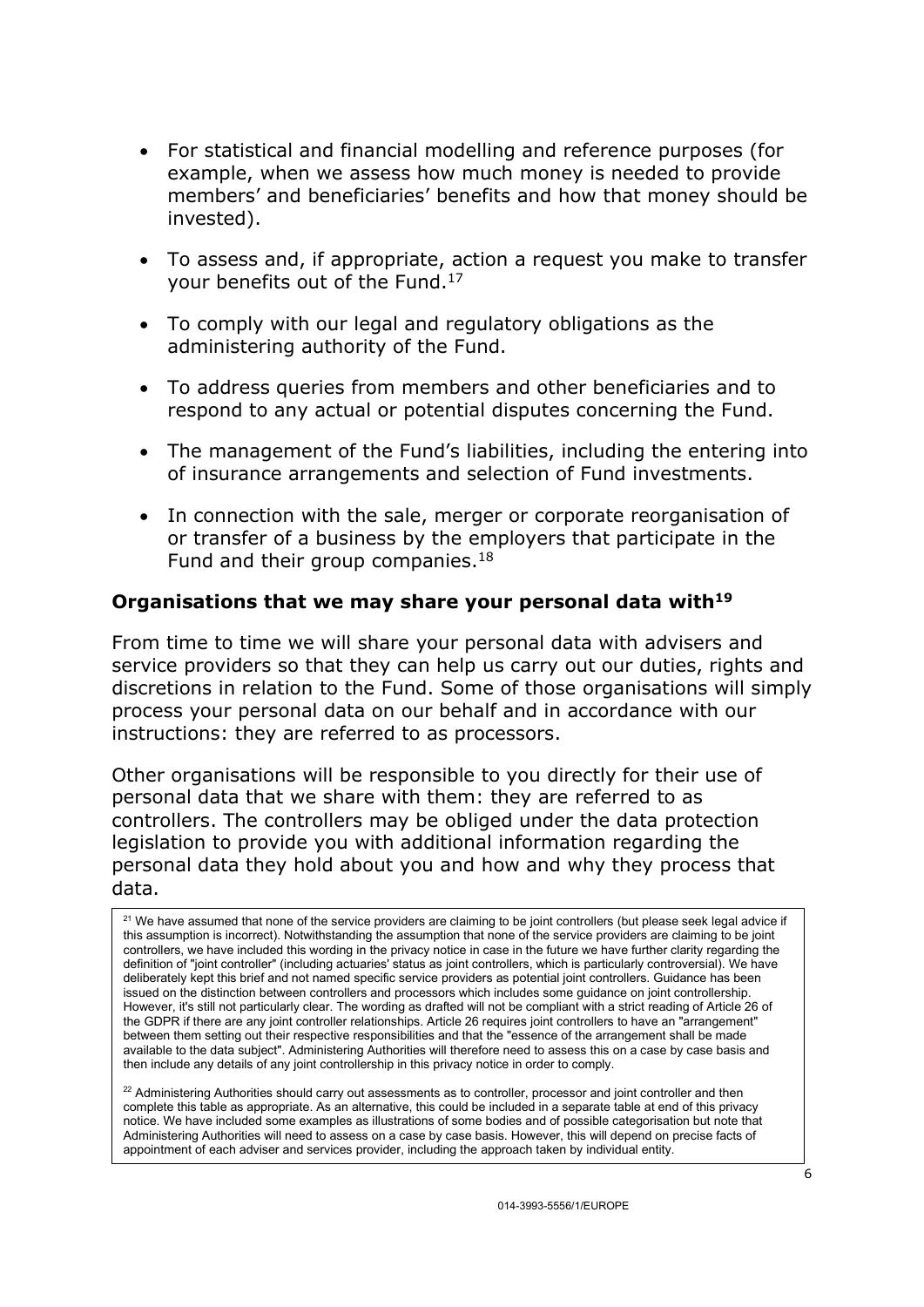Further information may be provided to you in a separate notice or may be obtained from the advisers and service providers direct, for example via their websites<sup>20</sup>.

Whenever one of our advisers or service providers acts as a joint controller with us in respect of your personal data, because we jointly determine the purposes and means of processing it, we will agree with them how we are each going to meet our respective and collective obligations under the data protection legislation.

If you would like more information about how such an arrangement works please contact us using the contact details below<sup>21</sup>.

The organisations that we may share your personal data with may include the following advisers and service providers $22$ :

| <b>Processors</b>                                                                                                                              | Controllers <sup>24</sup>                                                    |
|------------------------------------------------------------------------------------------------------------------------------------------------|------------------------------------------------------------------------------|
| Administrator - currently                                                                                                                      | Actuarial consultant - currently                                             |
| <b>Shropshire Council</b>                                                                                                                      | <b>Mercer Limited</b>                                                        |
| Overseas payments provider to<br>$\bullet$<br>transmit payments to Fund<br>members and beneficiaries <sup>23</sup><br>with non-UK accounts $-$ | Scheme benefit consultant and<br>Actuary - currently Mercer<br>Limited       |
| currently Equiniti Limited                                                                                                                     | Investment adviser $-$ currently<br>$\bullet$<br><b>AON Hewitt</b>           |
| Printing companies - currently                                                                                                                 | <b>Additional Voluntary</b>                                                  |
| $\bullet$                                                                                                                                      | $\bullet$                                                                    |
| <b>Adare SEC</b>                                                                                                                               | Contribution providers -                                                     |
| Pensions software provider -<br>$\bullet$<br>currently Aquila Heywood                                                                          | currently the <b>Prudential</b><br><b>Assurance Company Ltd<sup>25</sup></b> |
| Suppliers of IT, document                                                                                                                      | Legal adviser $-$ currently                                                  |
| production and distribution                                                                                                                    | Shropshire Council Legal                                                     |
| services                                                                                                                                       | Services                                                                     |
| Email software provider -                                                                                                                      | External auditor - currently                                                 |
| $\bullet$                                                                                                                                      | $\bullet$                                                                    |
| currently Granicus                                                                                                                             | <b>Grant Thornton UK LLP</b>                                                 |
| Member mortality and address                                                                                                                   | Internal auditor $-$ currently                                               |
| $\bullet$                                                                                                                                      | $\bullet$                                                                    |
| tracing - currently <b>Tracing</b>                                                                                                             | Shropshire Council Audit                                                     |
| Professional Services Ltd.                                                                                                                     | <b>Services</b>                                                              |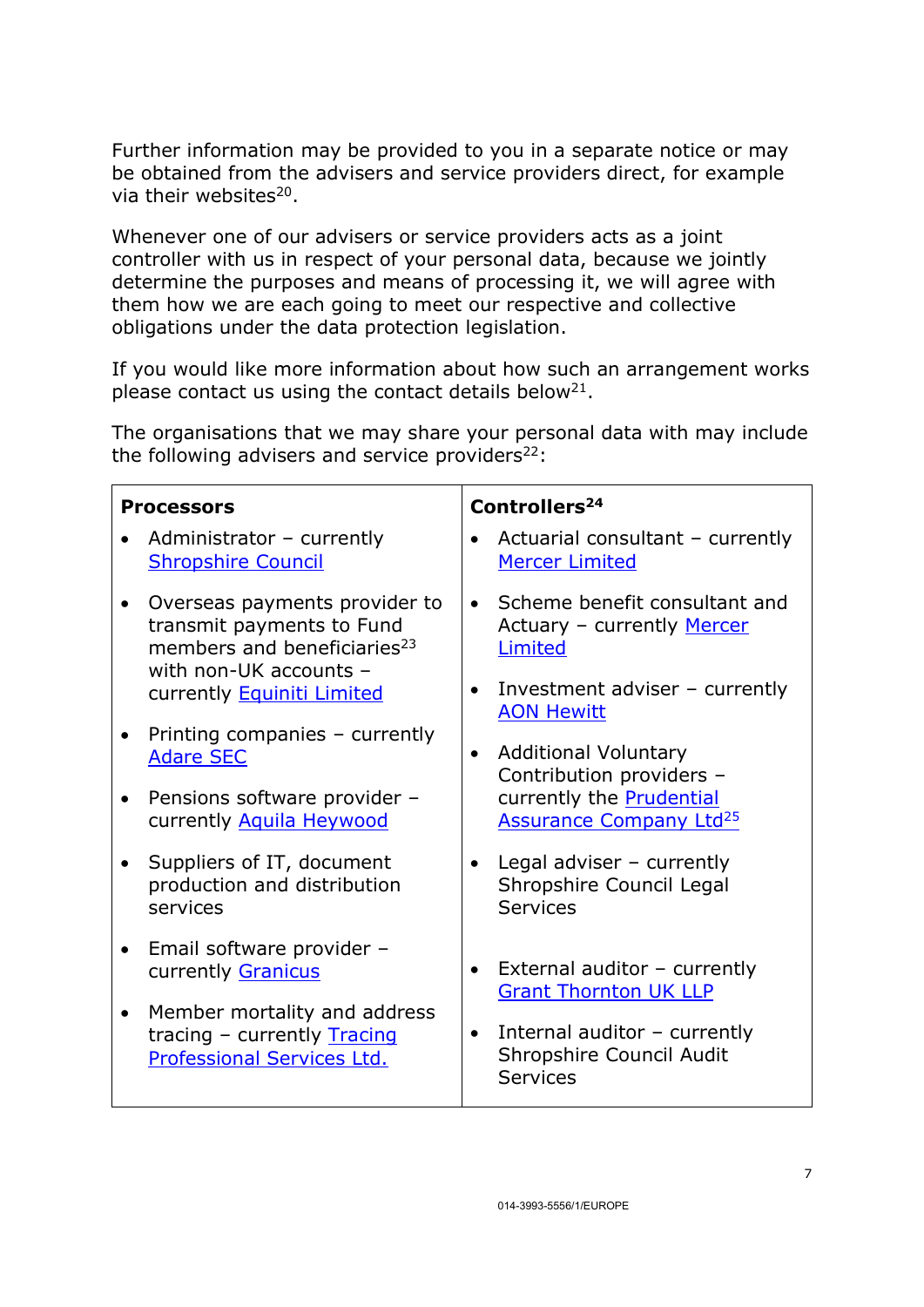| <b>IDRP National Insurance</b><br>database - South Yorkshire<br><b>Pensions Authority</b>                                                                                                                                                                                                        |
|--------------------------------------------------------------------------------------------------------------------------------------------------------------------------------------------------------------------------------------------------------------------------------------------------|
| Administering authorities of<br>$\bullet$<br>other IDRP funds (or their<br>agents, such as third party<br>administrators) where you have<br>been a member of another IDRP<br>fund and the information is<br>needed to determine the<br>benefits to which you or your<br>dependants are entitled* |
| The Department for Work and<br><b>Pensions</b>                                                                                                                                                                                                                                                   |
| <b>The Government Actuary's</b><br>Department                                                                                                                                                                                                                                                    |
| The Cabinet Office - for the<br>purposes of the National Fraud<br>Initiative                                                                                                                                                                                                                     |
| <b>HMRC</b><br>$\bullet$                                                                                                                                                                                                                                                                         |
| The Courts of England and<br>Wales $-$ for the purpose of<br>processing pension sharing<br>orders on divorce                                                                                                                                                                                     |

Where we make Fund investments or seek to provide benefits for members and beneficiaries in other ways, such as through the use of insurance, then we may also need to share personal data with providers of investments, insurers and other pension scheme operators.<sup>26</sup>

From time to time we may provide some of your data to your employer and their relevant subsidiaries (and potential purchasers of their businesses) and advisers for the purposes of enabling those entities to understand the liabilities and obligations of the employer regarding the Fund. Your employer would generally be a controller of the personal data shared with it in those circumstances. For example, where your employment is engaged in providing services subject to an outsourcing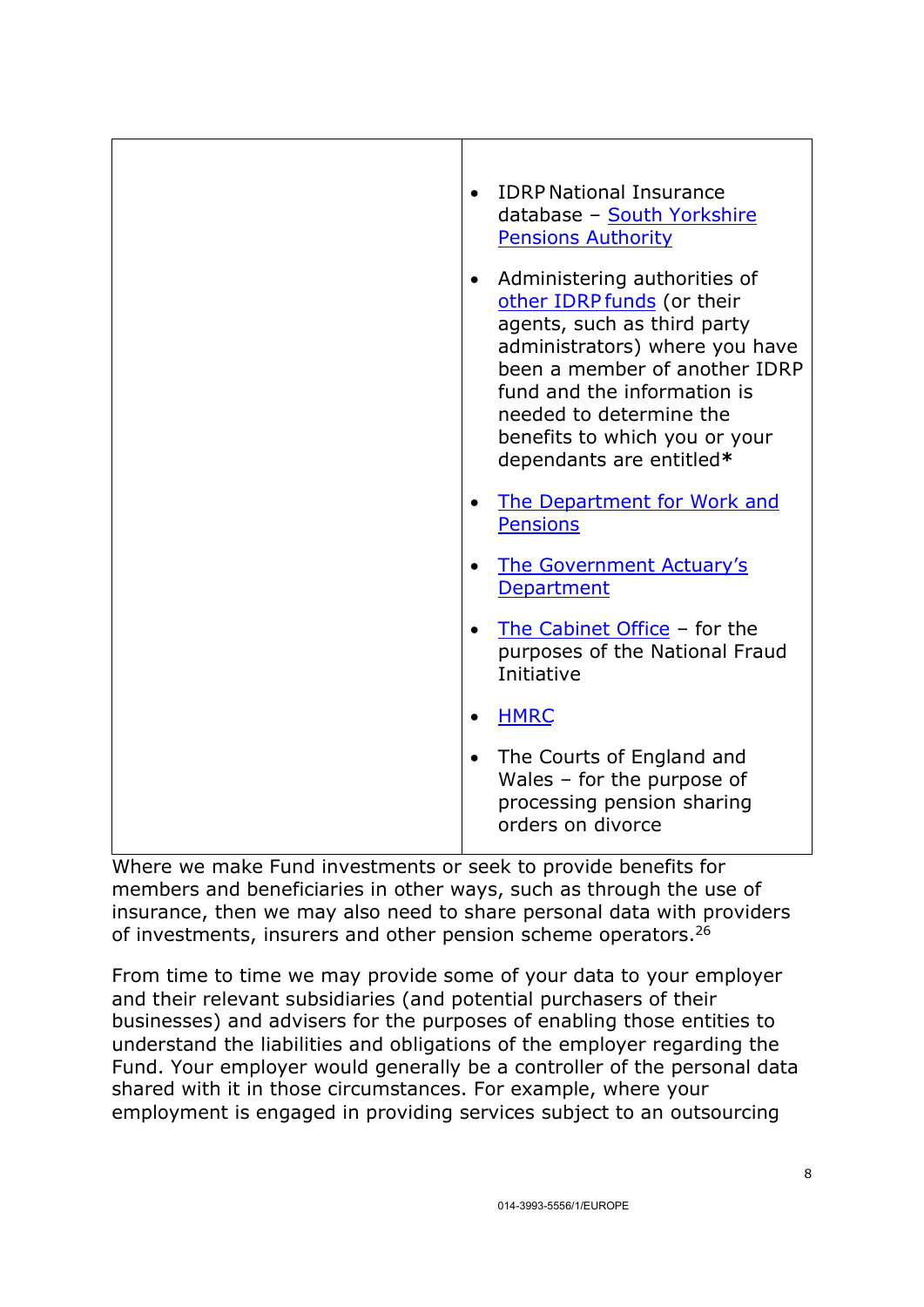arrangement, the Administering Authority may provide information about your pension benefits to your employer and to potential bidders for that contract when it ends or is renewed.

Where requested or if we consider that it is reasonably required, we may also provide your data to government bodies and dispute resolution and law enforcement organisations, including those listed above $27$ , the Pensions Regulator, the Pensions Ombudsman and Her Majesty's Revenue and Customs (HMRC). They may then use the data to carry out their functions.

The organisations referred to in the paragraphs above may use the personal data to perform their functions in relation to the Fund as well as for statistical and financial modelling (such as calculating expected average benefit costs and mortality rates) and planning, business administration and regulatory purposes. They may also pass the data to other third parties (for example, insurers may pass personal data to other insurance companies for the purpose of obtaining reinsurance), to the extent they consider the information is reasonably required for a legitimate purpose.

We do not use your personal data for marketing purposes and will not share this data with anyone for the purpose of marketing to you or any beneficiary.<sup>28</sup>

### Transferring information outside the UK

In some cases recipients of your personal data may be outside the UK. As such, your personal data may be transferred outside of the UK to a jurisdiction that may not offer an adequate level of protection as is required by the UK Government.

 $23$  The tracing bureaus may consider themselves to be data controllers – the Administering Authority may wish to check this with the tracing bureau directly.

<sup>24</sup> See note 2021.

 $25$  This may require amendment depending on the pension arrangement used for AVCs and whether AVC providers may consider themselves to be controllers – the Administering Authority may wish to check this with the AVC provider directly.

 $26$  The paragraph may be required where, for example, the Administering Authority secures benefits via insurance or a transfer to another pension arrangement.

<sup>27</sup> Please confirm names of other organisations, including government agencies, with whom personal data may be shared.

<sup>28</sup> The use of personal data for direct marketing purposes is addressed at Article 21 of the UK GDPR and automated processing and profiling at Article 22. We assume there will be no automated processing which has a legal effect or significant impact on the data subject's rights subject but Administering Authorities should assess whether that is in fact the case and include appropriate wording where necessary to satisfy Articles 13(2)(f) and 14(2)(g) of the UK GDPR. We have assumed that Administering Authorities and their advisers/service providers are not using personal data for direct marketing purposes. However, if direct marketing is taking place then the members/beneficiaries should be informed about their right to object to this. Administering Authorities may wish to seek legal advice.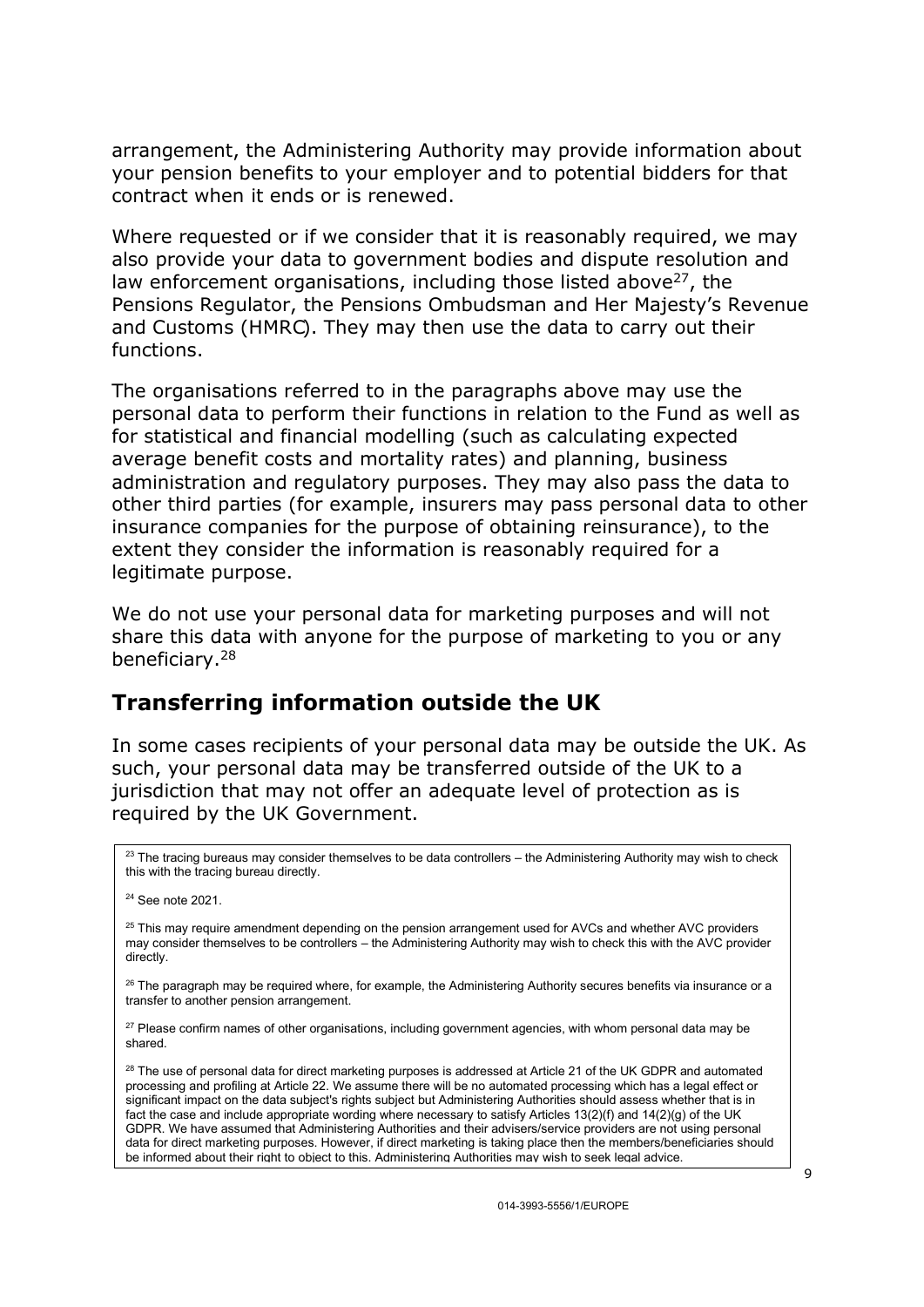#### How long we keep your personal data

If this occurs, additional safeguards must be implemented with a view to protecting your personal data in accordance with applicable laws. Please use the contact details below if you want more information about the safeguards that are currently in place.<sup>29</sup>

#### How long we keep your personal data<sup>30</sup>

We will only keep your personal data for as long as we need to in order to fulfil the purpose(s) for which it was collected and for so long afterwards as we consider may be required to deal with any questions or complaints that we may receive about our administration of the Fund, unless we elect to retain your data for a longer period to comply with our legal and regulatory obligations. In practice, this means that your personal data will be retained for the greater of:

- Such period as you (or any beneficiary who receives benefits after your death) are entitled to benefits from the Fund and for a period of 15 years<sup>31</sup> after those benefits stop being paid. For the same reason, your personal data may also need to be retained where you have received a transfer, or refund, from the Fund in respect of your benefit entitlement; or
- $\bullet$  100 years from a member's date of birth<sup>32</sup>, or
- 100 years from the date of birth of any beneficiary who received benefits from the Fund after the member's death.

 $^{29}$  This generic wording does not fully meet the requirements of the UK GDPR and the standards of the ICO but is intended to address the requirements of Articles 13(1)(f) and 14(1)(f) of the UK GDPR. The European Data Protection Board (previously known as the Article 29 Working Party) guidelines state that known third countries should be specified, along with the UK GDPR-compliant mechanism that is being used to protect the personal data, but this may not be practical. If Administering Authorities have further details about the international transfers of personal data and the safeguards in place to protect that data, then this paragraph should be amended. Administering Authorities should consider their own circumstances, ensure that they can answer any requests for further information and take legal advice where appropriate.

 $30$  This is intended to satisfy the requirements of Articles 13(2)(a) and 14(2)(a) of the UK GDPR. The European Data Protection Board (previously known as Article 29 Working Party) guidelines on retention periods state that meaningful information about the likely period of retention should be provided and a generic statement is not appropriate ("It is not sufficient for the controller to generically state that personal data will be kept as long as necessary for the legitimate purposes of the processing"). While data protection legislation does not prescribe a time period beyond which data must not be kept, the controller is under an obligation to inform individuals of the period for which data will be kept or, if this is not possible, the criteria that will be used to determine the retention period. The UK GDPR states that while the data is being retained, the controller is also under an obligation to keep personal data up to date and to take every reasonable step to ensure that inaccurate data is either erased or rectified without delay. Further, that data must not be kept in a form that is capable of identifying an individual for longer than is necessary. In practice, we anticipate that Administering Authorities will need to retain personal data held for the purposes of the Fund for extended periods because of the longterm nature of the pension liabilities. Consideration should, however, be given to "filleting" the data held so that individual items are not retained for longer than actually required. The suggested period of "last payment of benefits plus 15 years was based on the current maximum statutory limitation period, as any complaints about the payment of those benefits would need to be brought within that timeframe. It does, however, suggest that at some point data would actually be deleted. If in practice the Administering Authority does not currently operate such a practice and does not propose to do so going forwards as a response to the new data protection legislation, then the wording will need to be amended. However, Administering Authorities should be aware that if they do not attempt to give a defined period for which personal data will be held, strictly speaking this is unlikely to comply with the UK GDPR. Administering Authorities will need to consider the extent to which the suggested wording matches their actual practice.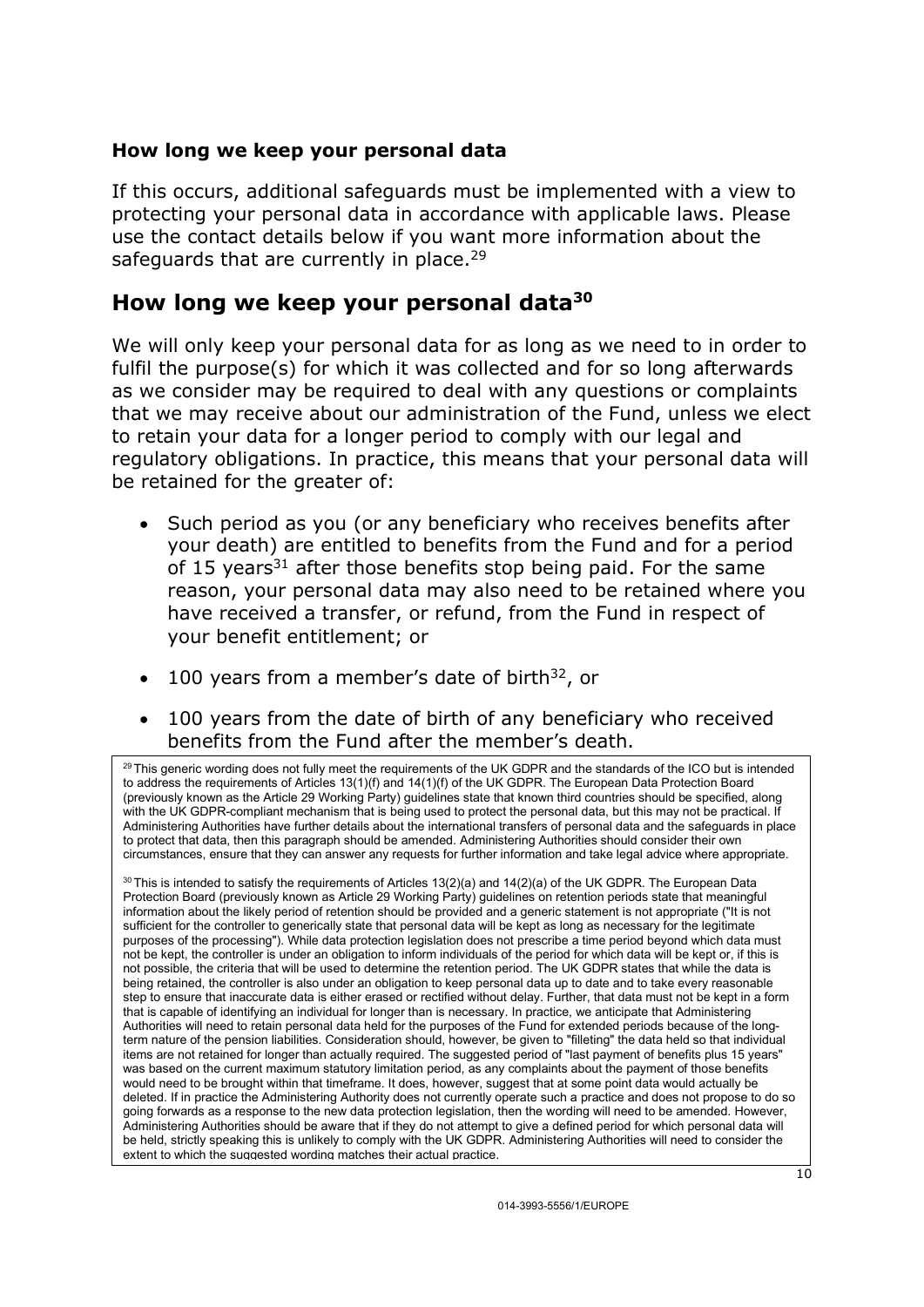## Your rights<sup>33</sup>

You have a right to access and obtain a copy of the personal data that we hold about you and to ask us to correct your personal data if there are any errors or it is out of date or incomplete. In very limited circumstances, you may also have the right to ask us to restrict $34$  the processing of your personal data, or to transfer or (in extremely limited circumstance, such as where your personal data is no longer needed for the purpose for which it is being processed) erase<sup>35</sup> your personal data. You should note that we are not obliged to erase your personal data if we need to process it for the purposes of administering the Fund.

In certain circumstances you have the right to object to the processing of your personal data; for example, you have the right to object to processing of your personal data which is based on the public interest or legitimate interests identified in the section above headed "The technical bit", or where processing is for direct marketing purposes.

You can obtain further information about your rights from the Information Commissioner's Office at www.ico.org.uk or via its telephone helpline (0303 123 1113).

If you wish to exercise any of these rights or have any queries or concerns regarding the processing of your personal data, please contact the us as indicated below.<sup>36</sup> You also have the right to lodge a complaint in relation to this privacy notice or our processing activities with the Information Commissioner's Office which you can do through the website above or their telephone helpline.<sup>37</sup>

As explained in the section above headed "How we will use your personal data", one of the reasons we collect and hold your personal data is to administer your Fund benefits<sup>38</sup>.

If you do not provide the information we request, or ask that the personal data we already hold is deleted or that the processing of the personal data be restricted, this may affect our ability to administer your benefits including the payment of benefits from the Fund. In some cases it could mean we are unable to put your pension into payment or have to stop your pension (if already in payment).

 $31$  The suggested period of "last payment of benefits plus 15 years" is based on the current maximum statutory limitation period, as any complaints about the payment of those benefits would usually need to be brought within that timeframe.

 $32$  The suggested period of "100 years from date of birth" is based on the guidelines by the National Archives and the ICO's retention policy.

 $33$  This is intended to satisfy the requirements of Articles 13(2)(b) and 14(2)(c) of the UK GDPR. As mentioned above, the privacy notice will need to be amended and simplified if it is to be sent to children (and potentially other vulnerable individuals) in order to ensure they can understand the content.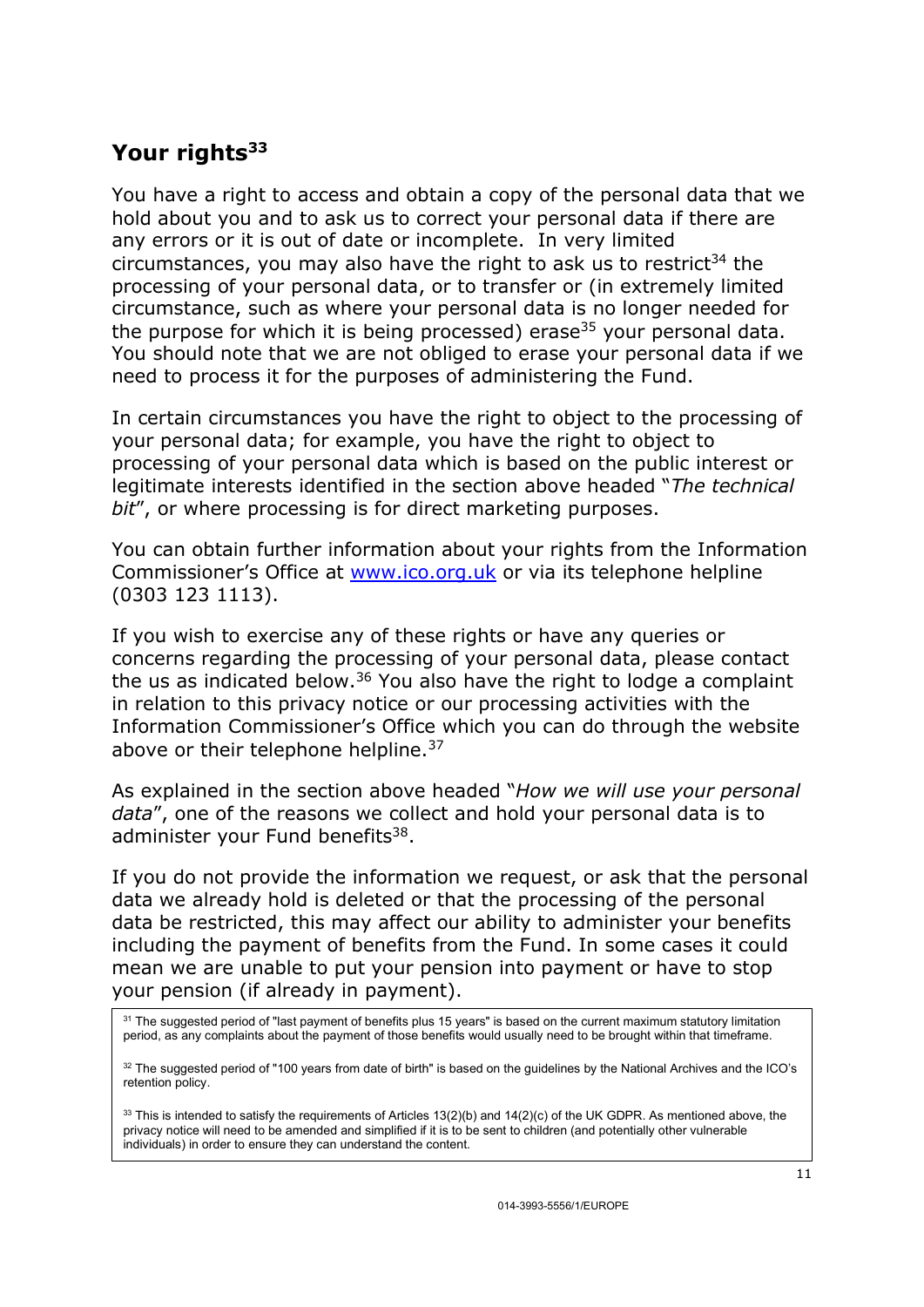# Updates

We may update this notice periodically. Where we do this, we will inform members and beneficiaries of the changes and the date on which the changes take effect.

# **Complaints**

If you would like to make a complaint regarding the use of your personal data, you can contact the Data Protection Officer at Shropshire Council<sup>40</sup>;

By post: Pensions

PO Box 4826

**Shrewsbury** 

**SY1 9LG** 

By phone: 01743 252774

By email: information.request@shropshire.gov.uk

For independent advice about data protection, privacy and data sharing issues, you can contact the Information Commissioner's Office (ICO):

By post: Information Commissioner's Office

- Wycliffe House Water Lane
- 
- Wilmslow
- **Cheshire**
- SK9 5AF

By phone: 0303 123 1113 (local rate) or 01625 545 745 if you prefer to use a national rate number

Alternatively, visit ico.org.uk or email casework@ico.org.uk